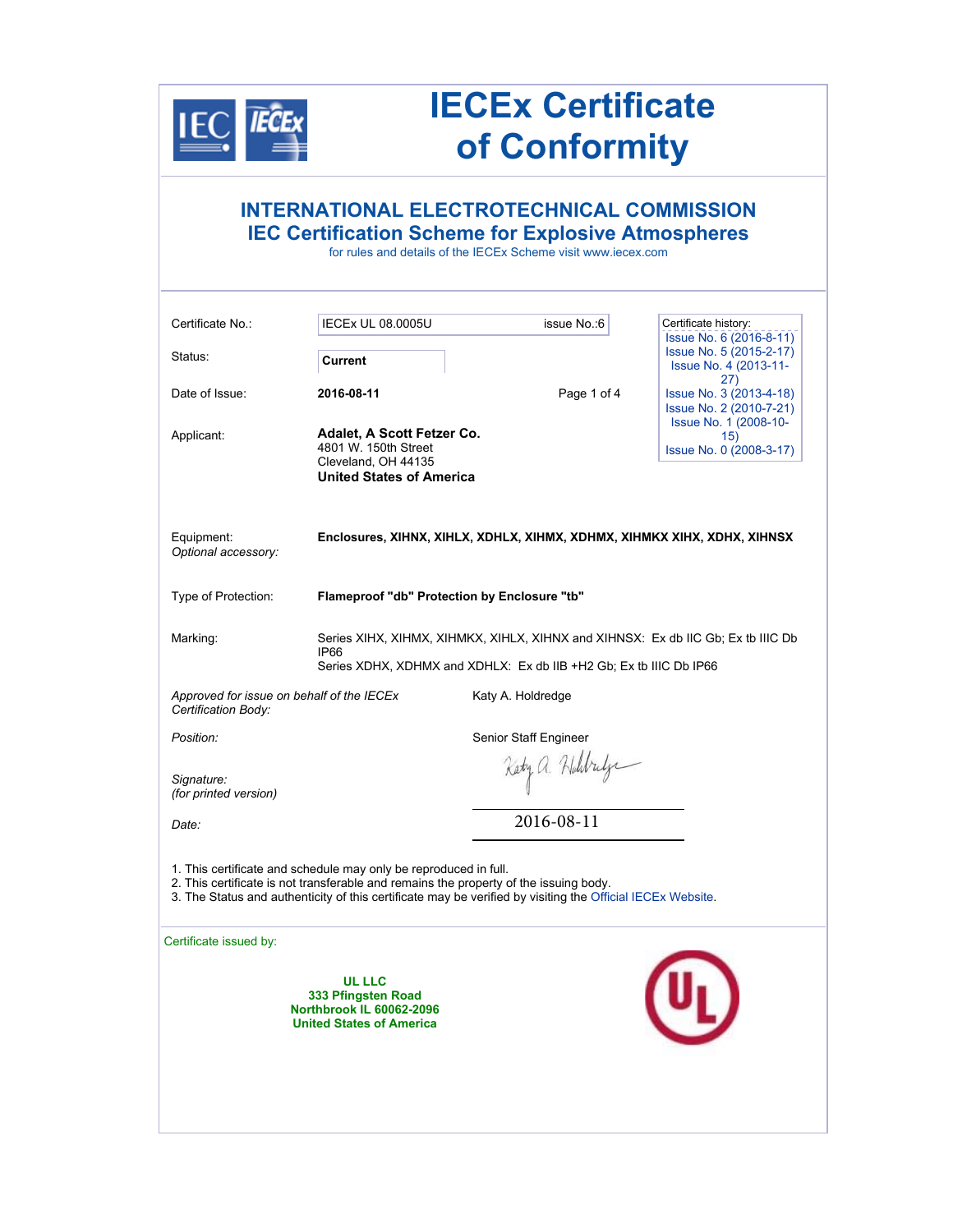

# **IECEx Certificate of Conformity**

| Certificate No.:                                                                                                                                                                                                                                                                                                                                                                                                                                                                                             | <b>IECEX UL 08,0005U</b>                                                                                         |              |  |  |
|--------------------------------------------------------------------------------------------------------------------------------------------------------------------------------------------------------------------------------------------------------------------------------------------------------------------------------------------------------------------------------------------------------------------------------------------------------------------------------------------------------------|------------------------------------------------------------------------------------------------------------------|--------------|--|--|
| Date of Issue:                                                                                                                                                                                                                                                                                                                                                                                                                                                                                               | 2016-08-11                                                                                                       | Issue No.: 6 |  |  |
|                                                                                                                                                                                                                                                                                                                                                                                                                                                                                                              |                                                                                                                  | Page 2 of 4  |  |  |
| Manufacturer:                                                                                                                                                                                                                                                                                                                                                                                                                                                                                                | <b>Adalet/Scott Fetzer Co.</b><br>4801 W. 150th Street<br>Cleveland, OH 44135<br><b>United States of America</b> |              |  |  |
| Additional Manufacturing location<br>(s)<br><b>Adalet, A Scott Fetzer</b><br>Company<br>4300 Windfern Road<br>Suite 200<br>Houston, TX 77041<br>United States of America                                                                                                                                                                                                                                                                                                                                     |                                                                                                                  |              |  |  |
| This certificate is issued as verification that a sample(s), representative of production, was assessed and tested and<br>found to comply with the IEC Standard list below and that the manufacturer's quality system, relating to the Ex products<br>covered by this certificate, was assessed and found to comply with the IECEx Quality system requirements. This<br>certificate is granted subject to the conditions as set out in IECEx Scheme Rules, IECEx 02 and Operational Documents<br>as amended. |                                                                                                                  |              |  |  |
| <b>STANDARDS:</b><br>The electrical apparatus and any acceptable variations to it specified in the schedule of this certificate and the identified<br>documents, was found to comply with the following standards:                                                                                                                                                                                                                                                                                           |                                                                                                                  |              |  |  |

| IEC 60079-0: 2011<br>Edition: 6.0    | Explosive atmospheres - Part 0: General requirements                                 |
|--------------------------------------|--------------------------------------------------------------------------------------|
| IEC 60079-1: 2014-06<br>Edition: 7.0 | Explosive atmospheres - Part 1: Equipment protection by flameproof enclosures "d"    |
| IEC 60079-31: 2013<br>Edition: 2     | Explosive atmospheres - Part 31: Equipment dust ignition protection by enclosure "t" |

*This Certificate does not indicate compliance with electrical safety and performance requirements other than those expressly included in the Standards listed above.*

#### **TEST & ASSESSMENT REPORTS:**

*A sample(s) of the equipment listed has successfully met the examination and test requirements as recorded in* 

Test Report: US/UL/ExTR07.0015/05

Quality Assessment Report:

US/ETL/QAR11.0002/02 US/UL/QAR08.0003/06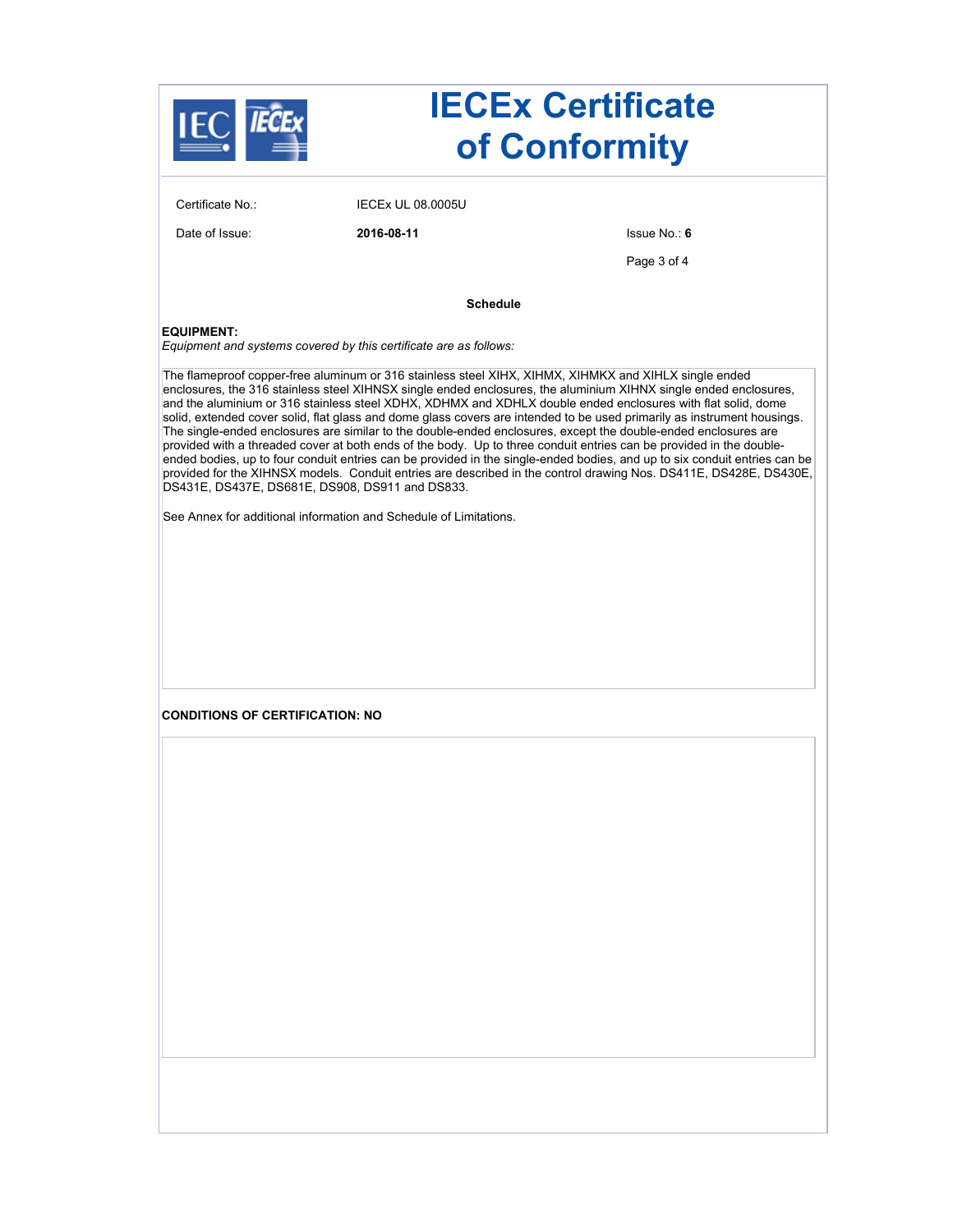

### **IECEx Certificate of Conformity**

Certificate No.: IECEx UL 08.0005U

Date of Issue: **2016-08-11** Issue No.: **6**

Page 4 of 4

#### **DETAILS OF CERTIFICATE CHANGES (for issues 1 and above):**

Issue 1: Added Schedule of Limitations details.

Issue 2: Update Schedule of Limitations to include items required to be listed by D.3.10 of IEC 60079-1: 2007.

Issue 3: Addition of the XIHNS\_X Series and the Houston manufacturing location. Also upgraded to IEC 60079-0 Ed. 6 and IEC 60079-31 Ed. 1. Removed a construction option.

Issue 4: Addition of XIHNX Series of enclosures.

Issue 5: Updating glass options and minor construction changes that do not affect the protection methods.

Issue 6: Updated IEC 60079-1 and IEC 60079-31 to latest versions.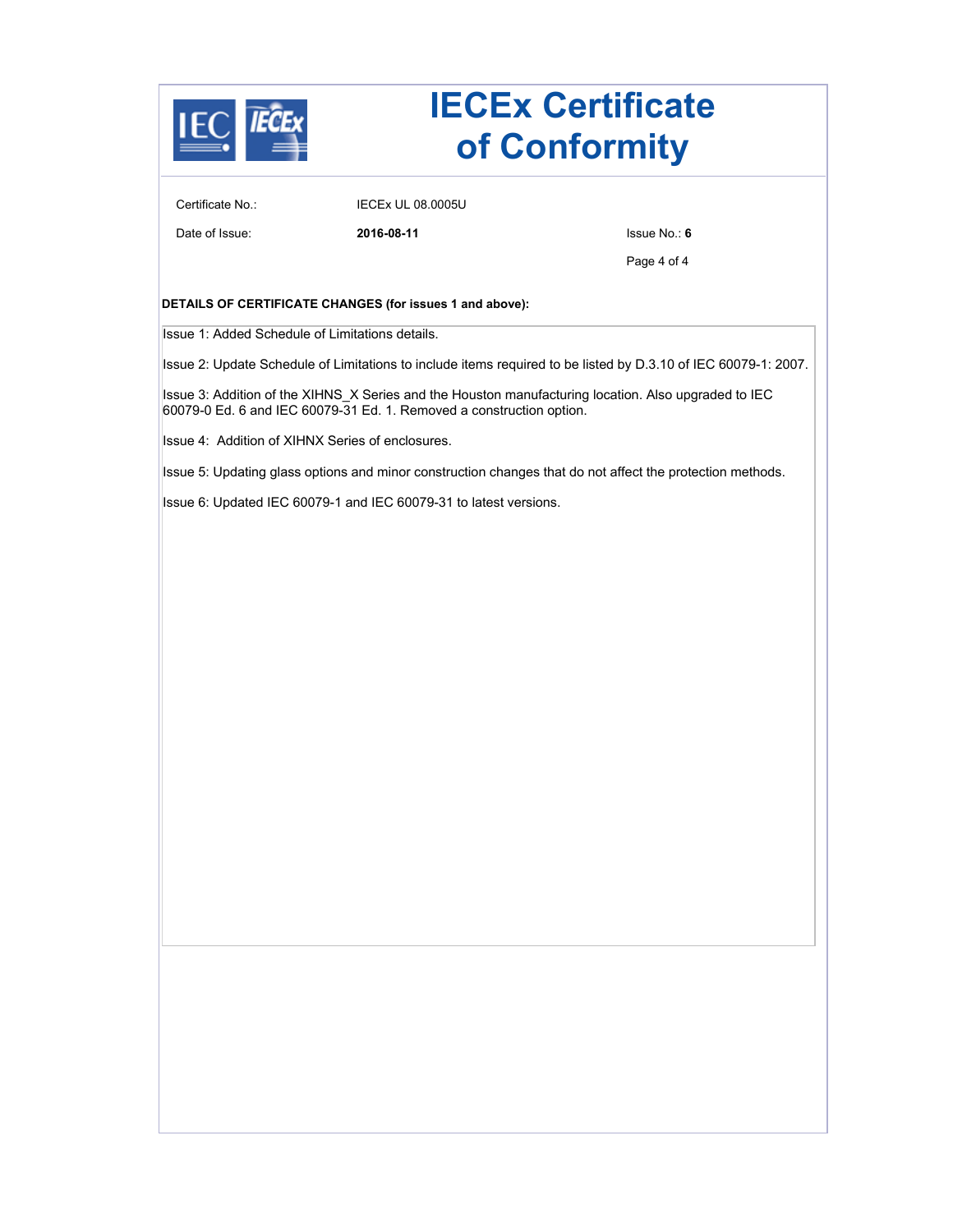#### Annex to IECEx UL 08.0005U Issue 6 Applicant: Adalet, A Scott Fetzer Co.

Nomenclature for type:

I – Enclosure Type

XIH – Single small body XDH – Double small body XIHM – Single medium body XIHMK – Single short medium "K" body XDHM – Double medium body XIHL – Single large body XDHL – Double large body XIHNS- Single ended style body XIHN – Single ended style body

II – Enclosure Covers

 FC – Flat cover (XIH, XDH, XIHM, XDHM, XIHMK, XIHL, XDHL, XIHN, XIHNS only) FGC – Flat glass cover (XIH, XDH, XIHM, XDHM, XIHMK, XIHL, XDHL, XIHN, XIHNS only)

 DC – Dome cover (XIH, XDH, XIHM, XDHM, XIHMK, XIHL, XDHL, XIHN, XIHNS only) DGC – Dome glass cover (XIH, XDH, XIHM, XDHM, XIHMK, XIHL, XDHL, XIHN, XIHNS only)

MC – Midsize flat cover (XIHM, XDHM, XIHMK only)

EC – Extended cover (XIHL and XDHL only)

TGC – Truncated glass cover (XIHN only)

KFC – Flat Cover, "K" (XIHM, XDHM, XIHMK only)

KFGC – Flat glass cover "K" (XIHM, XDHM, XIHMK only)

III – Additional Suffix

X – Suffix denotes European certification